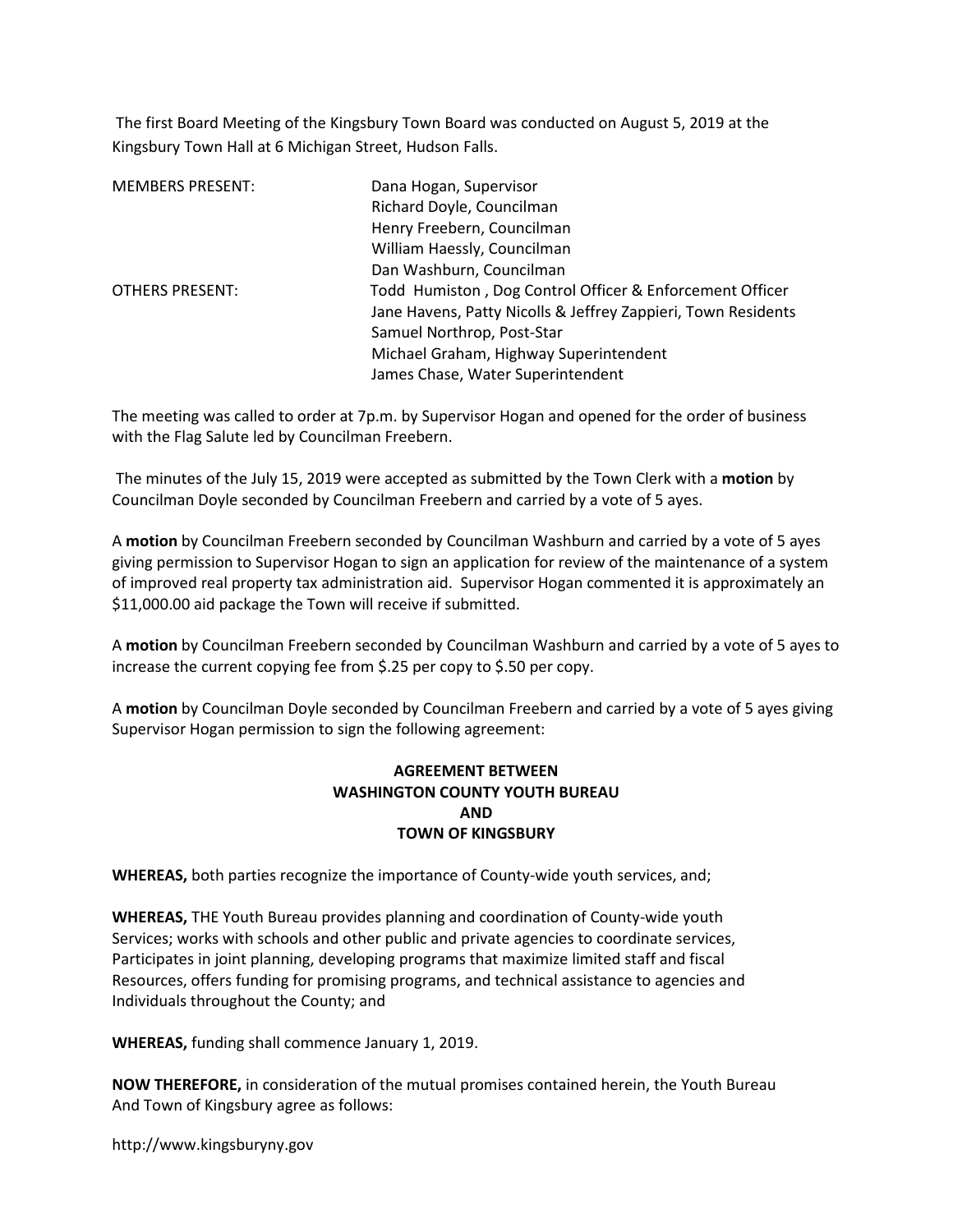The Town of Kingsbury will provide a Recreation Program in 2019, and submit the Program Annual Report to the Youth Bureau.

The Youth Bureau will pay the Town of Kingsbury \$3,268 to offset expenses, contingent upon Funding being approved by NYS OCFS.

IN WITNESS WHEREOF, the parties hereto have caused the agreement to be executed the Dates and year herein written.

Michael J. Gray, Director **Date** Date **Date** Date **Date** Washington County Youth Bureau

Dana Hogan, Supervisor Date Date Date Date Date Town of Kingsbury

A motion by Councilman Doyle seconded by Councilman Haessly and carried by a vote of 5 ayes giving permission to Comptroller Rebecca Pomainville to attend training; on September 26, 2019; a webinar at the cost of \$85.00 and an in-person training on October 1 - 3, 2019 for Advanced Accountant School also for \$85.00.

 $\overline{\phantom{a}}$  , and the contract of the contract of the contract of the contract of the contract of the contract of the contract of the contract of the contract of the contract of the contract of the contract of the contrac

 $\overline{\phantom{a}}$  , and the contract of the contract of the contract of the contract of the contract of the contract of the contract of the contract of the contract of the contract of the contract of the contract of the contrac

Supervisor Hogan received retro-active approval to place an ad in the Sandy Hill Days ad book at the cost of \$90.00 for a half page ad with a motion by Councilman Doyle seconded by Councilman Haessly and carried by a vote of 5 ayes.

TOWN CLERK REPORT:

The credit card machine is in operation after 6 weeks.

Corrections to minutes are complete; New York State Canal Corporation will be the lead agency for the Earthen Embankment Integrity Program not the Town of Kingsbury and Councilman Haessly had requested minutes of planning, zoning and any other meetings that were conducted.

There are 283 dog license renewals for the month of August.

DOG CONTROL OFFICER REPORT:

The mutual aid agreement with the Town of Fort Ann for dog control is working very well. HIGHWAY SUPERINTENDENT REPORT:

The culvert has been installed on Wait Road with help from the county. Mike thanked the County for their help. Peckham Industries let them borrow a stretch trailer to transport the culvert. Paving will be completed in approximately two weeks after things settle.

The employees are preparing for winter by hauling winter sand.

COUNCILMAN REPORT:

Councilman Haessly talked about the truck traffic on County Route 37 and the weight limits that are posted. Councilman Haessly also stated there is a variation in the speed limit and possibly in the future the Town would consider a change so the speed limit is consistent. Supervisor Hogan stated County Route 37 is a county road and any issues could be reported to law enforcement.

Councilman Haessly would like board members to be notified of any FOIL requests received.

http://www.kingsburyny.gov